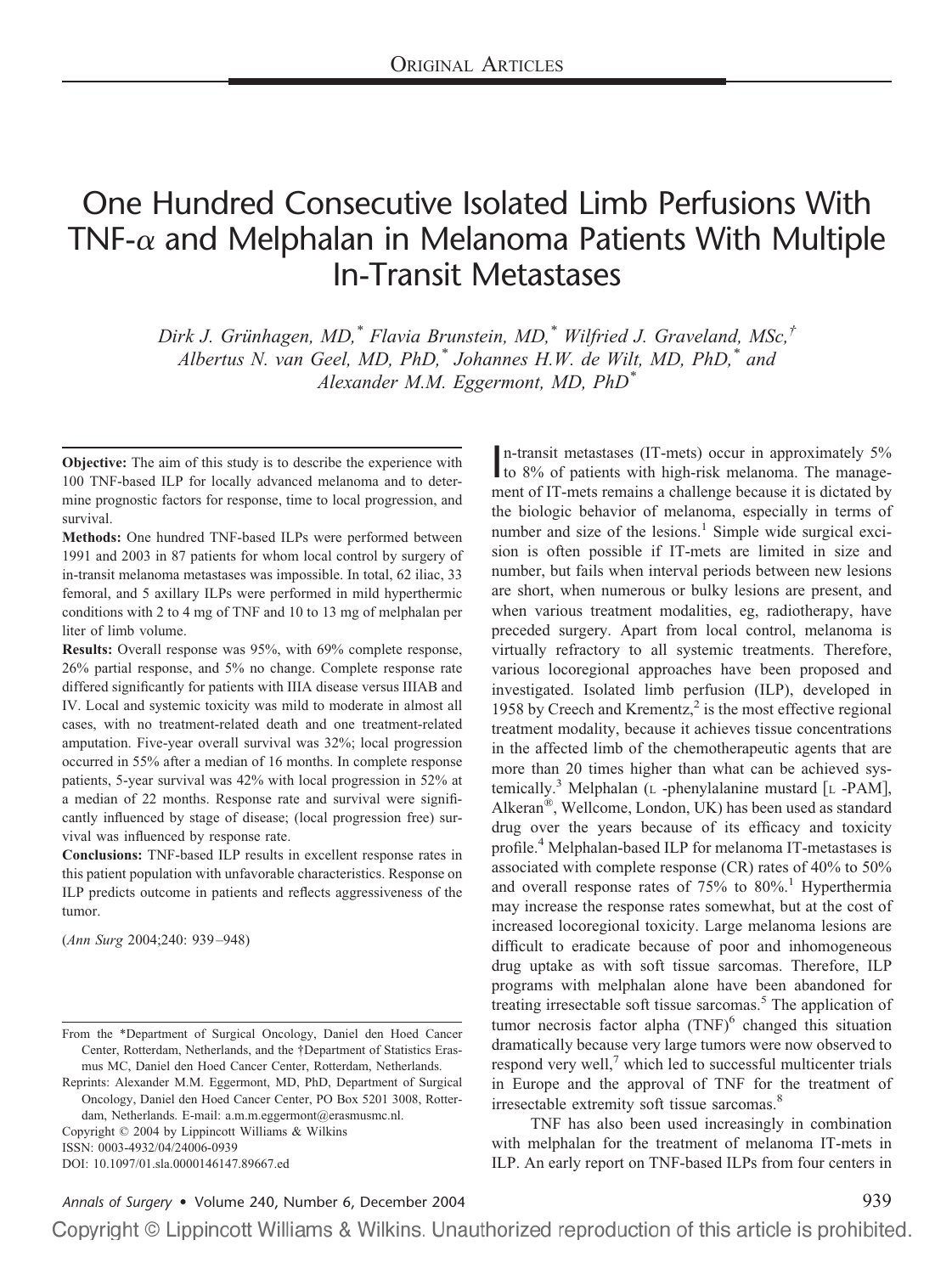Europe showed a significant increase in CR rate up to 90% compared with a 52% CR rate after ILPs in these centers with melphalan alone.<sup>9</sup> The success of TNF in the treatment of large soft tissue sarcomas made the investigators aware early on that TNF also improved results in particular in melanoma patients with bulky lesions. Importantly, this clinical observation of efficacy in large tumors has been explained by observations in our laboratory in the experimental isolated perfusion setting in rats with advanced limb tumors. In contrast to the poor drug uptake of melphalan after an ILP with melphalan alone by these large tumors, it was shown that TNF increased the uptake of melphalan selectively in the tumor by a factor of 3 to 6 compared with ILP with melphalan alone. $10$ 

We report here on our experience with 100 TNF-based ILPs in patients with multiple melanoma IT-mets. We have analyzed the data in this large group to determine prognostic factors for response such as stage of disease, size and number of lesions, local recurrence-free interval, and efficacy after failing other treatments.

#### **PATIENTS AND METHODS**

#### **Patients**

Between 1991 and 2003, 100 TNF and melphalan-ILPs were performed in 87 patients with multiple IT-mets in the limb. Demographic data, disease presentation at time of ILP, and ILP characteristics were obtained from a prospectively maintained database. Patients were staged according to the MD Anderson staging system<sup>11</sup> and presented with stage IIIA disease in 45 cases, stage IIIAB in 41 cases, and stage IV in 14 cases. In all cases, local control by simple surgical excision was impossible due to bulky disease, which is illustrated by the size of the tumors  $(48 < 40$  mm,  $52 \ge 40$  mm) and the number of lesions  $(< 10$  lesions in 43 patients,  $10 - 50$  lesions in 32 patients, and  $>50$  lesions in 25 patients). Besides surgical excision of respectable tumors, 59 patients did not undergo other treatment modalities prior to ILP, whereas 41 patients were previously treated with systemic chemotherapy, radiotherapy, ILP with any chemotherapeutic, immunotherapy, or a combination of the abovementioned modalities. Patient and tumor characteristics are summarized in Table 1.

### **Treatment**

All patients underwent an ILP via the axillary  $(n = 5)$ , iliac ( $n = 62$ ), or femoral ( $n = 33$ ) approach. The method of ILP is described in detail previously.8 In short, isolation of the limb is achieved by clamping and canulation of the major artery and vein, connection to an oxygenated extracorporeal circuit, ligation of collateral vessels, and application of a tourniquet proximal to the site of perfusion. Once tissue temperature has reached 38°C, recombinant TNF (Boehringer Ingelheim GmbH, Ingelheim/Rhein, Germany) is adminis-

| <b>TABLE 1.</b> Patient and Tumor Characteristics of 87 Patients |
|------------------------------------------------------------------|
| Undergoing 100 TM-ILPs                                           |

| <b>Characteristics</b>           |              | No. of<br><b>Patients</b> |             |
|----------------------------------|--------------|---------------------------|-------------|
| <b>Sex</b>                       | Female       | 60                        | (69%)       |
|                                  | Male         | 27                        | (31%)       |
| Age (years),<br>$median + range$ |              | 62                        | $(25 - 90)$ |
| Stage                            | <b>IIIA</b>  | 45                        |             |
|                                  | <b>IIIAB</b> | 41                        |             |
|                                  | IV           | 14                        |             |
| Location                         | Arm          | 5                         |             |
|                                  | Leg          | 95                        |             |
| No. of tumors                    | < 10         | 43                        |             |
|                                  | $10 - 50$    | 32                        |             |
|                                  | >50          | 25                        |             |
| Size of largest<br>lesion (mm)   | $<$ 40 mm    | 48                        |             |
|                                  | $\geq 40$ mm | 52                        |             |
| Prior treatment                  | None         | 59                        |             |
|                                  | <b>XRT</b>   | $\overline{4}$            |             |
|                                  | CT           | 8                         |             |
|                                  | <b>ILP</b>   | 21                        |             |
|                                  | Immuno       | 3                         |             |
|                                  | Combination  | 5                         |             |

TM-ILP indicates isolated limb perfusion with tumor necrosis factor and melphalan; XRT, radiotherapy; CT, chemotherapy; ILP, isolated limb perfusion; Immuno, immunotherapy.

tered via the arterial line in a dose of 2 to 4 mg. Tissue temperatures are stabilized between 38°C and 39.5°C, and leakage monitoring is performed by using a precordial scintillation probe to detect leakage of radiolabelled albumin injected to the perfusion circuit.<sup>12</sup> After 30 minutes, melphalan is added to the perfusate in a dose of 10 mg/L for leg and 13 mg/L for arm perfusions. In 23 ILPs performed between 1991 and 1994, interferon  $\gamma$  (IFN) was added to the schedule according to trial prescriptions consisting of the subcutaneous injection of 0.2 mg of IFN on days  $-2$  and  $-1$  prior to ILP and injection of 0.2 mg of IFN during the ILP procedure into the arterial line before administration of TNF. The median dose of melphalan was  $89.2$  mg (mean  $94.5$ , range  $39-140$ ), the median dose of TNF was  $4 \text{ mg}$  (mean 3.69, range 2–4), and all 23 IFN-ILPs were performed with 0.2 mg of IFN. At the end of the perfusion period, a washout procedure using 2 to 4 L of a dextrane and/or electrolyte solution is performed. In patients undergoing an iliac perfusion, an iliac lymph node dissection is performed; an axillary lymph node dissection is performed in patients undergoing an axillary ILP. In patients with palpable nodal disease in the groin, an ilio-inguinal

940 *© 2004 Lippincott Williams & Wilkins*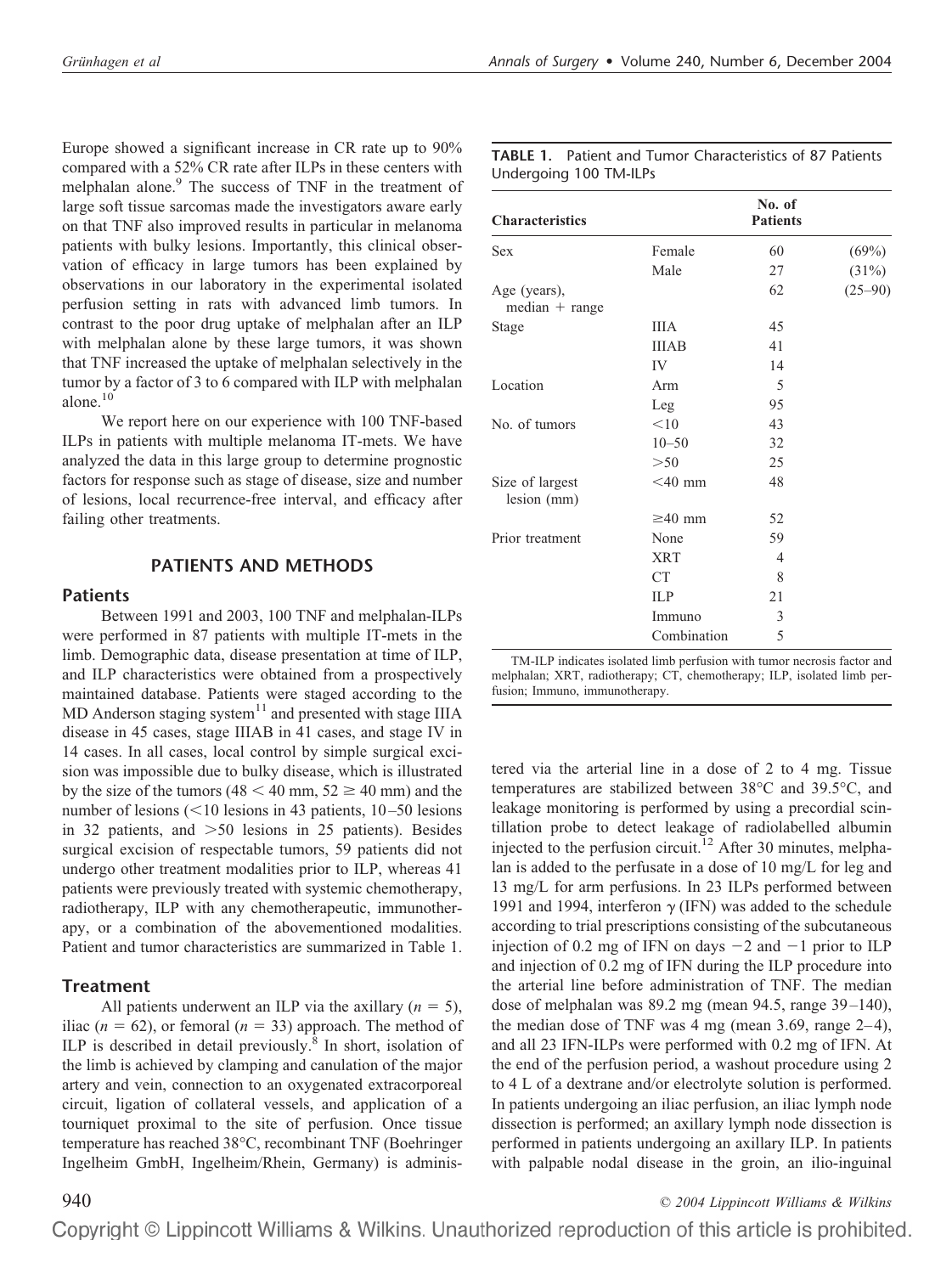| <b>Local toxicity</b>    |                    |            |                     |                             |                          |
|--------------------------|--------------------|------------|---------------------|-----------------------------|--------------------------|
| Wieberdink $12$          | Grade I            | Grade II   | Grade III           | Grade IV                    | Grade V                  |
|                          | 15%                | 54%        | 27%                 | $3\%$                       | $1\%$                    |
| <b>Systemic toxicity</b> |                    |            |                     |                             |                          |
|                          | Grade 0            | Grade 1    | Grade 2             | Grade 3                     | Grade 4                  |
| Neurologic*              | 93%                | $7\%$      | $0\%$               | $0\%$                       | $0\%$                    |
| Liver*                   | 98%                | $0\%$      | $2\%$               | $0\%$                       | $0\%$                    |
| Renal*                   | 99%                | $0\%$      | $1\%$               | $0\%$                       | $0\%$                    |
| Haematologic*            | 99%                | $0\%$      | $0\%$               | $0\%$                       | $1\%$                    |
| Temp                     | $<$ 38 $\degree$ C | $38-39$ °C | $39 - 40^{\circ}$ C | >40 $\rm{^{\circ}C,}$ <24 h | $>40^{\circ}$ C, $>24$ h |
|                          | 37%                | 26%        | 31%                 | $6\%$                       | $0\%$                    |
| Shock <sup>†</sup>       | Absent             | Present    |                     |                             |                          |
|                          | 98%                | $2\%$      |                     |                             |                          |

lymph node dissection is performed in the same operative session as the ILP but before executing the ILP.

# **Evaluation of Response and Toxicity**

Acute local toxicity of the ILP procedure was classified according to Wieberdink et al in the following manner:<sup>13</sup> (I) no reaction; (II) slight erythema or edema; (III) considerable erythema or edema with some blistering, slightly disturbed motility permissible; (IV) extensive epidermolysis or obvious damage to the deep tissues, causing definite functional disturbance and threatening or manifest compartmental syndrome; and (V) reaction that may necessitate amputation. Response evaluation was performed 2 to 4 and 8 weeks after ILP by clinical examination, and after that at 3-month regular intervals for the first 2 years and at longer intervals thereafter. Response rates were reported according to WHO criteria<sup>14</sup> in which CR is the complete disappearance of all lesions with no new areas of disease appearing within the field of ILP. Partial response (PR) is defined as a reduction of 50% to 99% of the total tumor size; no change (NC) is recorded if  $\leq 50\%$  of the total tumor size responds.

Recurrence of tumor within the extremity after a CR, or progression of the lesions and the appearance of new lesions after a PR or after NC, is reported as local progression.

### **Statistical Evaluation**

Overall survival (OS) and time to local/systemic progression (TTLP/TTSP) were defined as time from ILP to death, local progression, and systemic progression, respectively, and estimates were made according to the method of Kaplan and Meier.<sup>15</sup> Disease-free survival is defined as the time from CR to local progression, systemic progression, or death, whichever occurs first. We evaluated the prognostic

value of some baseline factors for these three endpoints (TTLP/TTSP and OS) with Cox regression. The hazard ratio belonging to each factor in Table 3 is defined as the hazard of the second category divided by the hazard in the first category. We also evaluated the prognostic value of some baseline factors on achievement of CR with logistic regression. The odds ratio of each factor is the odds of CR achievement in the second category divided by the odds of CR achievement in the first category. The prognostic factors that we included were the following: sex, age, site of tumor, stage of disease, size of largest lesion, and number of lesions. This list represents all previously reported studies on prognostic factors after ILP.<sup>16-21</sup> After univariate analysis, all these factors were included in a multivariate model. We used a stepwise backward algorithm to exclude factors without prognostic value with a significance level of 5%. After obtaining the final model, we evaluated the additional prognostic value of CR after perfusion. However, it must be noted that a prognostic model with response on perfusion applies only to patients *after* perfusion, whereas the model without response on perfusion can also be applied to patients before perfusion. All tests were performed at a significance level of 5%.

### **RESULTS**

Sixty female and 27 male patients with a median age of 62 years (mean 61, range 25–90) had multiple IT-mets in the upper  $(n = 5)$  or lower  $(n = 95)$  extremity. A melphalan-ILP was performed to achieve local control in all 87 patients; 26 ILPs were performed in patients who had undergone one or multiple ILPs previously during the course of their disease either in our institution  $(n = 13$ , melphalan-ILPs) or in the

# *© 2004 Lippincott Williams & Wilkins* 941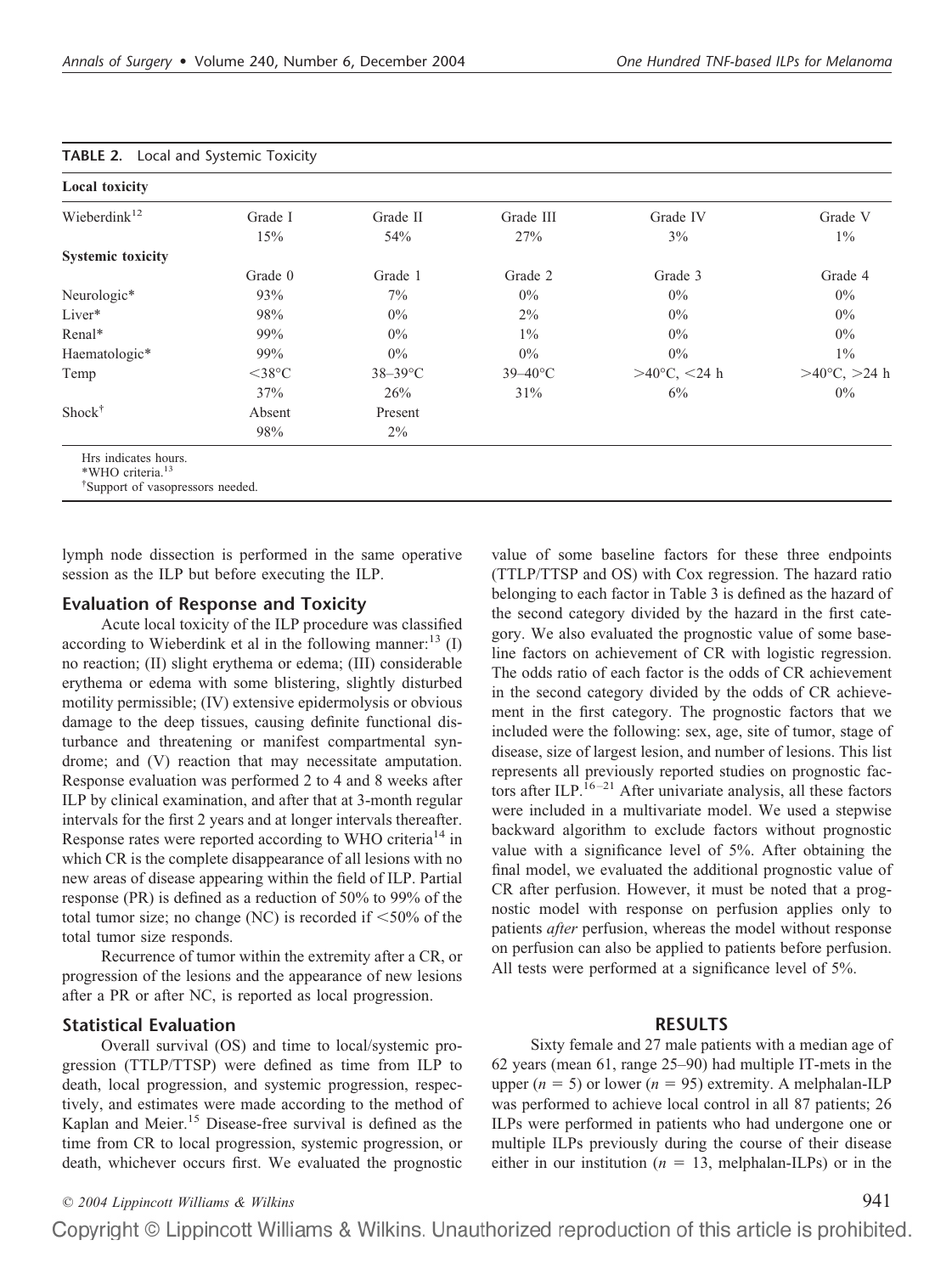| <b>Variable</b>                                                                               | <b>CR</b>                         | <b>Local progression</b>            | <b>Survival</b>                                                                              |
|-----------------------------------------------------------------------------------------------|-----------------------------------|-------------------------------------|----------------------------------------------------------------------------------------------|
|                                                                                               | OR $(P$ value)                    | HR $(P$ value)                      | HR $(P$ value)                                                                               |
| Sex (female* vs. male)                                                                        | 0.56(0.20)                        | 1.04(0.91)                          | 1.89(0.02)                                                                                   |
| Age ( $\leq 60$ <sup>*</sup> vs. >60)                                                         | 0.74(0.50)                        | 1.56(0.11)                          | 1.49(0.11)                                                                                   |
| Location of lesions (three strata: Lower arm/leg*<br>vs. Upper $arm/leg1$ vs. Total $limb2$ ) | $0.68$ $(0.49)^1$ 1.66 $(0.35)^2$ | $0.82$ $(0.62)^1$ $0.80$ $(0.49)^2$ | $1.04~(0.92)^{1}~0.87(0.64)^{2}$                                                             |
| Stage of disease (three strata: $IIIA*$ vs. $IIIAB1$<br>vs. $IV^2$ )                          |                                   |                                     | $0.37 (0.05)^1 0.16 (0.006)^2$ 1.54 $(0.13)^1 0.78 (0.69)^2$ 1.96 $(0.01)^1 9.78 (<0.001)^2$ |
| Size of largest lesion ( $\varnothing$ < 4 cm <sup>*</sup> vs. $\geq$ 4 cm)                   | 0.58(0.21)                        | 1.08(0.78)                          | 2.01(0.005)                                                                                  |
| Number of lesions ( $\leq 10^*$ vs. $\geq 10$ )                                               | 0.64(0.31)                        | 2.85(0.001)                         | 0.96(0.86)                                                                                   |
| IFN $(no^*$ vs. yes)                                                                          | 1.84(0.27)                        | 0.82(0.52)                          | 0.58(0.08)                                                                                   |
| Prior ILP treatment (no* vs. yes)                                                             | 1.30(0.60)                        | 1.34(0.31)                          | 0.57(0.06)                                                                                   |
| Date of perfusion $(1st 50 ILPs* vs. 2nd 50)$                                                 | 0.35(0.02)                        | 1.86(0.02)                          | 1.62(0.07)                                                                                   |
| $CR$ achieved $(no*$ vs. yes)                                                                 | NA.                               | $0.25 \approx 0.001$                | $0.27 \, (\leq 0.001)$                                                                       |

**TABLE 3.** Univariate Analysis of Clinical Prognostic Factors for CR Achievement, Local Progression and Survival

referring hospital ( $n = 13$ ). In total, 100 TNF-based ILPs  $\pm$ IFN were performed in our institution.

#### **Leakage and Toxicity**

There was no or minor leakage of the drugs in 93 ILPs (median leakage 0%). Eight ILPs had leakage percentages of 10% to 32%. Toxicity in these 8 cases was limited to transient hypotension in 2 patients for which vasopressor support was given; in 1 patient, a grade IV leucopenia was observed that lasted only for 1 day and that did not need any type of intervention. Local toxicity after ILP was mild to moderate (Wieberdink grade II-III) in 81%. A Wieberdink I (no reaction) was seen after 15 procedures and in 3 patients a grade IV local toxicity occurred, with the need of performing a fasciotomy in 1 patient. One patient with IT-mets in the lower leg experienced extensive rhabdomyolysis of the upper leg, necessitating an amputation. This reaction was classified as Wieberdink grade V (Table 2).

#### **Response Rates and Limb Function**

The overall response rate was 95%, with 69 CRs (69%), 26 PRs (26%), and 5 NCs (5%). The proportion of patients reaching CR presenting with stage IIIA disease (82%) differed from those presenting with stage IIIAB (63%) and stage IV disease (43%) (Table 3). These differences showed a significant correlation between CR and stage of disease (IIIA vs. IIIAB,  $P = 0.053$ ; IIIA vs. IV,  $P = 0.004$ ; IIIAB vs. IV,  $P = 0.184$ ). Limb function was assessed in all 87 patients and was unaffected with respect to standard daily activities in 84 of them. One case of moderate function loss was recorded, and 2 amputations had to be performed—1 because of a Wieberdink grade V local toxicity (see above) and 1 because

of severe arteriosclerosis, which required a below-knee amputation more than 1 year after the ILP.

#### **Local Progression**

Local progression occurred after 55 ILPs (55%), at a median time of 16 months. Median TTLP of patients after CR was 22 months versus 6 months for patients after PR or NC  $(P < 0.001)$  (Fig. 1). There was more rapid progression of disease in patients with a high ( $\geq$ 10) number of IT-mets ( $P =$  $<$ 0.001), consistent in both uni- and multivariate analysis (Tables 3 and 4, Fig. 2). No difference in TTLP was observed for stage IIIA versus stage IIIAB patients  $(P = 0.12)$ .

#### **Systemic Progression**

During follow-up, systemic progression occurred after 71 ILPs. Median time to TTSP was 14 months and differed significantly between stage IIIA (55 months) and stage IIIAB





942 *© 2004 Lippincott Williams & Wilkins*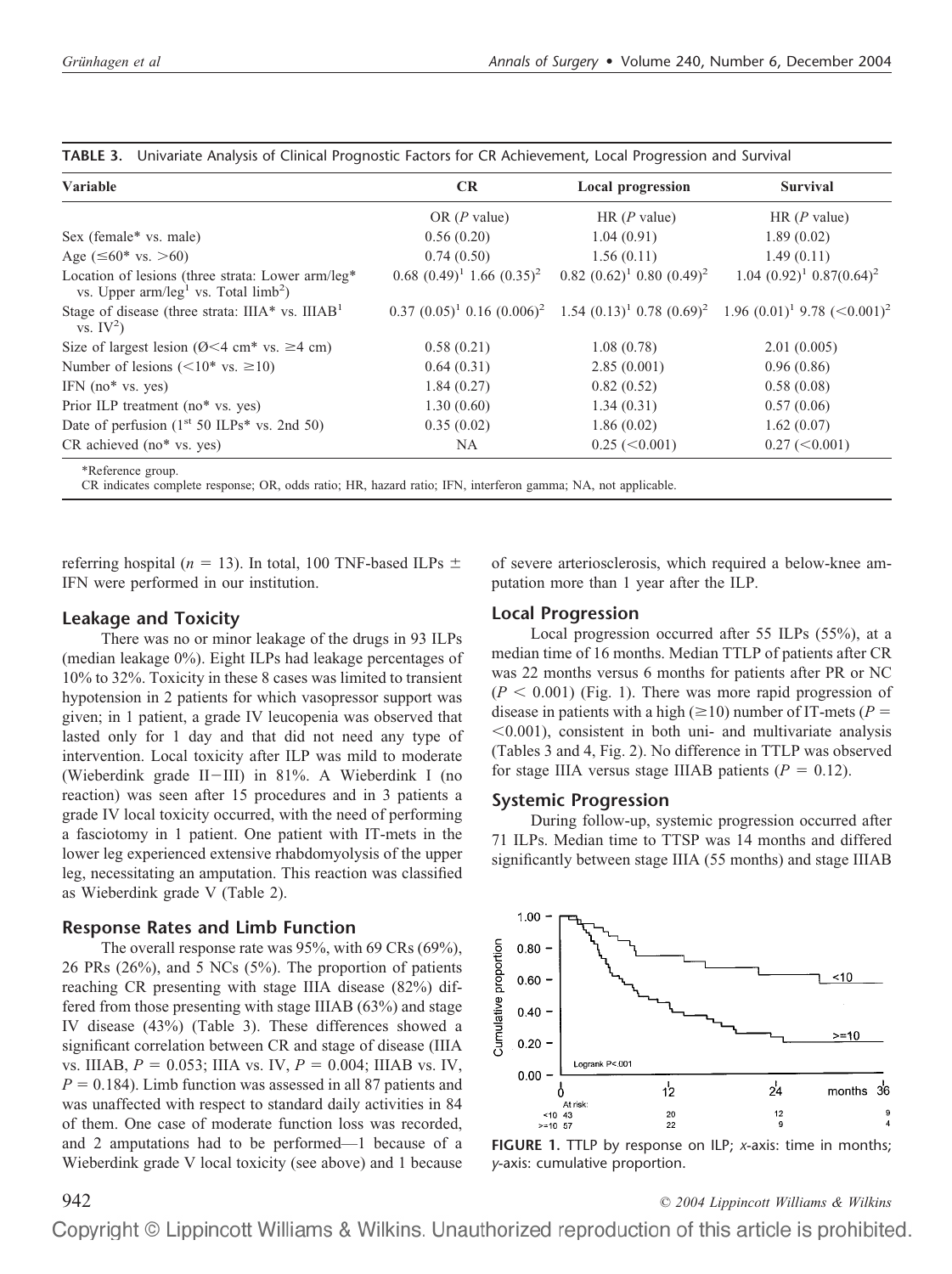| <b>Endpoint</b>   | Variable          |              | N  | Haz ratio | р       | 95% CI          |
|-------------------|-------------------|--------------|----|-----------|---------|-----------------|
| CR                | Stage of disease  | $IIIA*$      | 45 |           |         |                 |
|                   |                   | <b>IIIAB</b> | 41 | 0.375     | 0.053   | $0.139 - 1.013$ |
|                   |                   | IV           | 14 | 0.162     | 0.006   | $0.044 - 0.598$ |
| Local progression | Number of lesions | ${<}10*$     | 43 |           |         |                 |
|                   |                   | $\geq 10$    | 57 | 2.854     | 0.001   | 1.539 - 5.293   |
| Survival          | Stage of disease  | $IIIA*$      | 45 |           |         |                 |
|                   |                   | <b>IIIAB</b> | 41 | 2.005     | 0.011   | 1.174 - 3.423   |
|                   |                   | IV           | 14 | 11.654    | < 0.001 | 4.640-29.272    |
| Age (years)       | $\leq 60*$        | 47           |    |           |         |                 |
|                   |                   | >60          | 53 | 1.738     | 0.033   | $1.047 - 2.887$ |

**TABLE 4.** Multivariate Analysis of Clinical Prognostic Factors for CR Achievement, Local Progression and Survival Prior to ILP

CR indicates complete response; ILP, isolated limb perfusion; Haz ratio, hazard ratio; CI, confidence interval. \*Reference group.

(9 months,  $P < 0.001$ ) patients (Fig. 3). Other prognostic factors for systemic progression included sex  $(P < 0.001)$ , size of the largest lesion  $(P < 0.001)$ , prior ILP treatment  $(P = 0.003)$ , and ILP response  $(P < 0.001)$ . Prognostic factors for systemic progression were consistent with prognostic factors for survival.

#### **Survival**

The overall actuarial 5-year survival rate was  $32\%$  ( $\pm$  5) SE); median survival was 25 months. Survival was influenced by stage of disease, sex, size of the largest tumor, and previous ILP-treatment (Table 3). After multivariate analysis, stage of disease, and age of the patient remained prognostic variables for survival (Table 4, Fig. 4). Disease-free survival was estimated for stage IIIA/IIIAB patients. At 3 years, disease-free survival was 16% and was significantly different between stage IIIA (32%) and IIIAB (0%,  $P = 0.008$ ) patients.

When the achievement of CR after ILP was added to the prognostic factor analysis in the multivariate model, it



**FIGURE 2.** TTLP by number of lesions; *x*-axis: time in months; *y*-axis: cumulative proportion.

was shown to be of significance in TTLP  $(P < 0.001)$  without influencing the prognostic value of number of lesions  $(P =$ 0.001). For survival, the achievement of CR is of significant prognostic value, reducing the impact of age of the patient. Five-year OS for patients with a CR after ILP was 42% versus 5% for PR/NC-patients ( $P = \langle 0.001 \rangle$  (Fig. 5). Because stage of disease itself is a prognostic factor for response, the effect of response was evaluated for each stage of disease (Table 5) and remained significant, especially in stage IIIA patients.

# **Influence of IFN, Previous ILP Treatment, and Tumor Bulk**

IFN- $\gamma$ : No significant difference in CR-rate was found between patients receiving a melphalan-ILP with or without IFN (78% vs. 66% respectively,  $P = 0.274$ ). Neither could an additive effect of IFN be detected for TTLP ( $P = 0.521$ ) or for survival corrected for stage of disease  $(P = 0.149)$ .



**FIGURE 3.** TTSP by stage of disease; *x*-axis: time in months; *y*-axis: cumulative proportion;  $IIIA = stage IIIA$  disease; IIIAB = stage IIIAB disease;  $IV =$  stage IV disease.

# *© 2004 Lippincott Williams & Wilkins* 943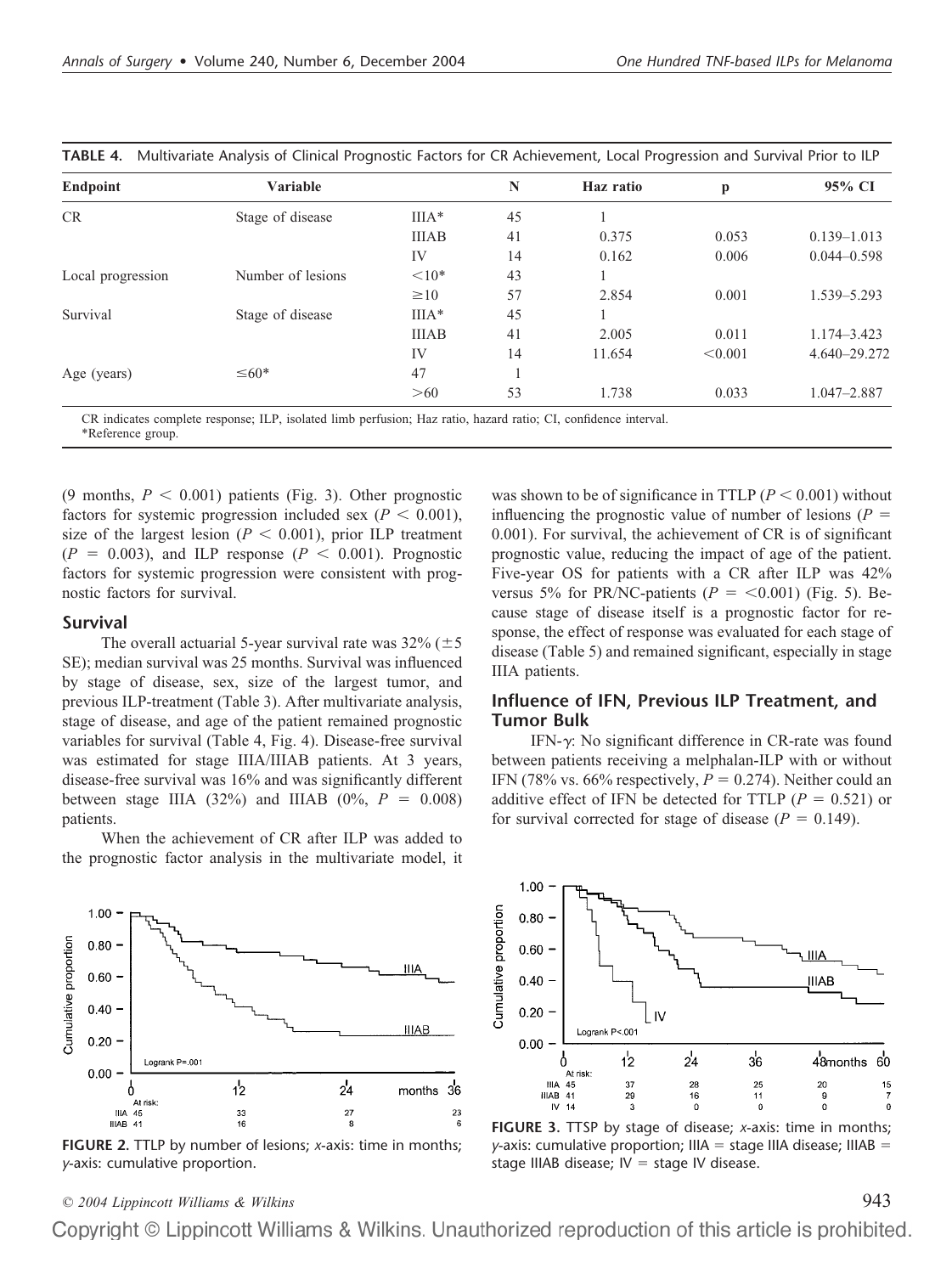

**FIGURE 4.** OS by stage of disease; *x*-axis: time in months; *y*-axis: cumulative proportion; IIIA = stage IIIA disease; IIIAB = stage IIIAB disease;  $IV = stage IV$  disease.

Prior ILP: Prior ILP treatment, a typical indication for a repeat ILP with TNF, had no effect on CR rate  $(P = 0.601)$ or TTLP  $(P = 0.312)$ . The 26 patients who received multiple ILPs had a 5-year survival of 44% versus 28% for patients receiving a single treatment  $(P = 0.059)$ .

Tumor bulk: Because the experience with TNF-based ILP in soft tissue sarcomas clearly indicated that the addition of TNF induced impressive responses in large tumors in contrast to the experience with melphalan alone, we gradually changed our inclusion criteria for a TNF-based ILP and decided only to offer this treatment to patients with bulky disease or to patients who had failed previous perfusion(s). For this reason, we retrospectively analyzed the results of the first 50 ILPs versus the last 50. The tumor burden and stage of disease of the latter group differed significantly from the first (Table 6). Both CR rate (80% vs. 58%;  $P = 0.017$ ) and TTLP (20 vs. 8 months;  $P = 0.021$ ) were significantly lower in the last 50 ILPs. Survival was also shorter in the latter group (45 vs. 21 months), but this difference just failed to reach statistical significance ( $P = 0.066$ ).



**FIGURE 5.** OS by response on ILP; *x*-axis: time in months; *y*-axis: cumulative proportion.

| TABLE 5. Influence of Response Rate on Survival After ILP |    |           |         |  |  |
|-----------------------------------------------------------|----|-----------|---------|--|--|
| <b>CR</b>                                                 | N  | Haz ratio | р       |  |  |
| yes*                                                      | 37 |           |         |  |  |
| no                                                        | 8  | 5.016     | < 0.001 |  |  |
| yes                                                       | 26 | 2.189     |         |  |  |
| no                                                        | 15 | 4.130     | 0.115   |  |  |
| yes                                                       | 6  | 8.158     |         |  |  |
| no                                                        | 8  | 41.035    | 0.041   |  |  |
|                                                           |    |           |         |  |  |

#### **DISCUSSION**

We report here on 100 TNF-based ILPs in melanoma patients out of a total of 350 TNF-based ILPs that we performed in our institution during the period from 1991 though July 2003. In patients with melanoma IT-mets, the procedure is associated with a close to 100% response rate in a patient population that has significantly shifted towards more bulky disease and pretreatments over the years. This patient population is considerably less likely to respond to treatment than the patient population of "all patients that present with IT-mets" that we used to elect for a melphalanonly ILP in the past, even when IT-mets were limited in number and size. This single institution experience further underscores that in the expert setting, the procedure is very safe. TNF can be used in high doses without a single case of treatment-related mortality; there were no cases of grade 4 systemic toxicity except for a single case in which significant leakage occurred and leukocytes dropped below 1.0 for a single day. In such a setting, there is no need for other than standard cardiovascular monitoring peroperatively, no need

**TABLE 6.** Influence of Tumor Bulk and Stage of Disease

|                       | 1st <sub>50</sub><br><b>ILPs</b> | 2nd <sub>50</sub><br>ILPs | p     |
|-----------------------|----------------------------------|---------------------------|-------|
| $<$ 4 cm              | 60%                              | 36%                       |       |
| $\geq$ 4 cm           | 40%                              | 64%                       | 0.016 |
| $<$ 10                | 50%                              | 36%                       |       |
| $10 \text{ to}$<br>50 | 34%                              | 30%                       |       |
| >50                   | 16%                              | 34%                       | 0.105 |
| <b>IIIA</b>           | 60%                              | 30%                       |       |
| <b>IIIAB</b>          | 36%                              | 46%                       |       |
| IV                    | $4\%$                            | 24%                       | 0.002 |
|                       | 80%                              | 58%                       | 0.017 |
|                       | 20                               | 8                         | 0.021 |
|                       | 45                               | 21                        | 0.066 |
|                       |                                  |                           |       |

944 *© 2004 Lippincott Williams & Wilkins*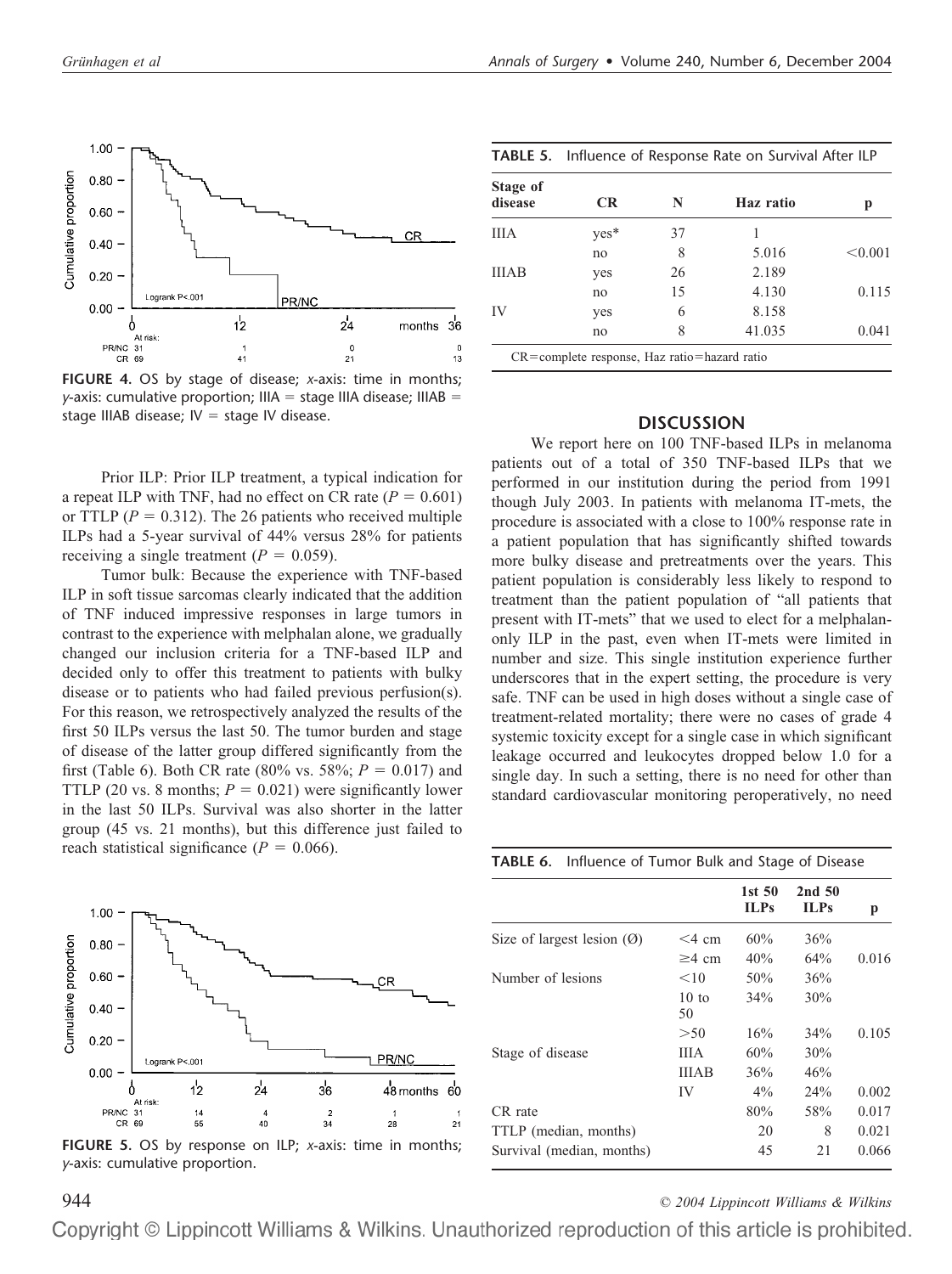for standard use of vasopressors, or for standardly having patients in the intensive care unit postoperatively.<sup>22</sup>

The present series shows a CR rate of 69%, which is within the range of CR rates reported in previously published smaller series. $6,18,23-25$ We identified stage of disease as a prognostic factor for response with the most prominent difference in IIIA versus IIIAB/IV patients, which is in line with the literature on melphalan-based ILP.<sup>16-19</sup> This probably reflects a difference in aggressiveness of melanoma biology in these patient categories, further exemplified by significant differences in survival. This hypothesis is sustained by the observation that during the course of melanoma progression, the ability of melanoma cells to express so-called death receptors diminishes.26 TNF receptor and TNF-related apoptosis inducing ligand, 2 examples of these receptors, play key roles in the acquired resistance of melanoma cells to undergo TNF-mediated apoptosis; whereas early-phase melanoma appears to use TNF pathways to undergo programmed cell death, late-phase melanoma does not.<sup>27</sup> Response to treatment therefore is an indicator of the tumor phenotype, which itself is of influence on patient survival.

Potentially, it may also reflect a difference in immunocompetence between these patient categories that differ greatly because of the absence or presence of lymph node metastases and/or visceral metastases. In our laboratory, we showed an attenuation of tumor response to ILP in leukocytedepleted rats,<sup>28</sup> which corresponds well to the report on the role of an early and rapid invasion of tumor lesions after a TNF-based ILP by neutrophils.<sup>29</sup> Furthermore, we reported in our observation of tumor lesions in patients after ILP that eosinophils and macrophages ("melanophages") play an important role in the delayed-type reaction to melphalan-ILP.<sup>30</sup>

Results of ILP treatment are often presented in overall response rates. Our prognostic factor analysis shows that especially the CR rate is of imminent importance, because it significantly affects both TTLP and survival. In fact, the marked difference in TTLP between CR and PR/NC patients identifies the period that the patient is without any need of locoregional treatment. We therefore specifically analyzed the group of patients with IIIA/IIIAB disease and a PR after ILP, because these patients progress rapidly in the limb and therefore might need repeat locoregional treatment. Of these 23 patients, however, only 5 patients lived for more than 9 months without presenting distant metastases, and they received additional treatment (among which, 2 repeat ILPs). This indicates that response on ILP selects those patients with more aggressive disease, which is sustained by the prognostic influence of response rate on OS, especially when corrected for stage of disease. The 42% 5-year survival rate in CR patients, which make up the large majority of patients (69%), is quite substantial and compares favorably with most commonly reported survival rates for this patient category (23–

 $47\%$ ).<sup>31</sup> This underscores the importance of the treatment and shows that it is a worthwhile intervention.

#### **Patient Selection**

Since the introduction of TNF in the ILP setting, it has been discussed which patient subgroup would profit the most from addition of this cytokine.<sup>32</sup> The early experience of four European centers showed that the treatment of all patients with IT-mets, irrespective of number of tumors or size of the lesions, increased the complete response rate from 52% to  $91\%$ . <sup>9</sup> Yet the notion that the clearest benefit was seen in the patients population with bulky tumors that previously was known to be very poorly responsive to melphalan-based ILP was already obvious through our experiences in the multicenter trials in sarcoma patients since 1991, and it affected over the years the patient selection in our institution. We managed patients with small tumors and a small number of tumors increasingly by repeated excisions and vaccine protocols, and we offered TNF-based ILP more and more exclusively to patients with a high tumor burden. In this patient category with highly unfavorable characteristics, analyzed separately as the second 50 ILPs in our series, CR rate was still 58%. This is still superior to the response rate in the historical group of patients treated with melphalan alone without such unfavorable patient selection, $9$  and it is similar to observations made in the United States. In an interim analysis of a randomized trial by Fraker et al, TNF-based ILP was shown to be of significant benefit in patients with a high tumor load, increasing the CR rate from 19% for melphalan-ILP to 58% in melphalan( $+$ IFN)-ILP.<sup>33</sup> Moreover, Rossi et al reported recently in a series of 20 melanoma patients with a high tumor burden a CR rate of 70% after TNF-based ILP.<sup>34</sup> We demonstrate in this series of patients that the median TTLP of 16 months exceeds the median of TTSP of 14 months in the overall patient population. It underscores that systemic metastases present frequently in stage IIIA and IIIAB populations and that an ILP should be reserved for patients who run out of simple management options such as excision of a few lesions or participation in nontoxic vaccination protocols for (multiple) small lesions that do not present clear local morbidity. Those patients without local morbidity that still progress systemically can thus be spared the ILP intervention. Moreover, in case these patients respond to a vaccine, they most likely will do so also at systemic disease sites at the cost of little toxicity and no surgical intervention. This policy shift has occurred over the 12-year period described here and has led to a patient population with significantly more advanced disease locally in the second bracket of 50 ILPs (after 1996). It is important to realize that even in this patient population, the CR rate of 58% is still higher than the 52% CR rate in our previous experience with melphalan alone in patients with clearly less extensive disease.<sup>9</sup>

*© 2004 Lippincott Williams & Wilkins* 945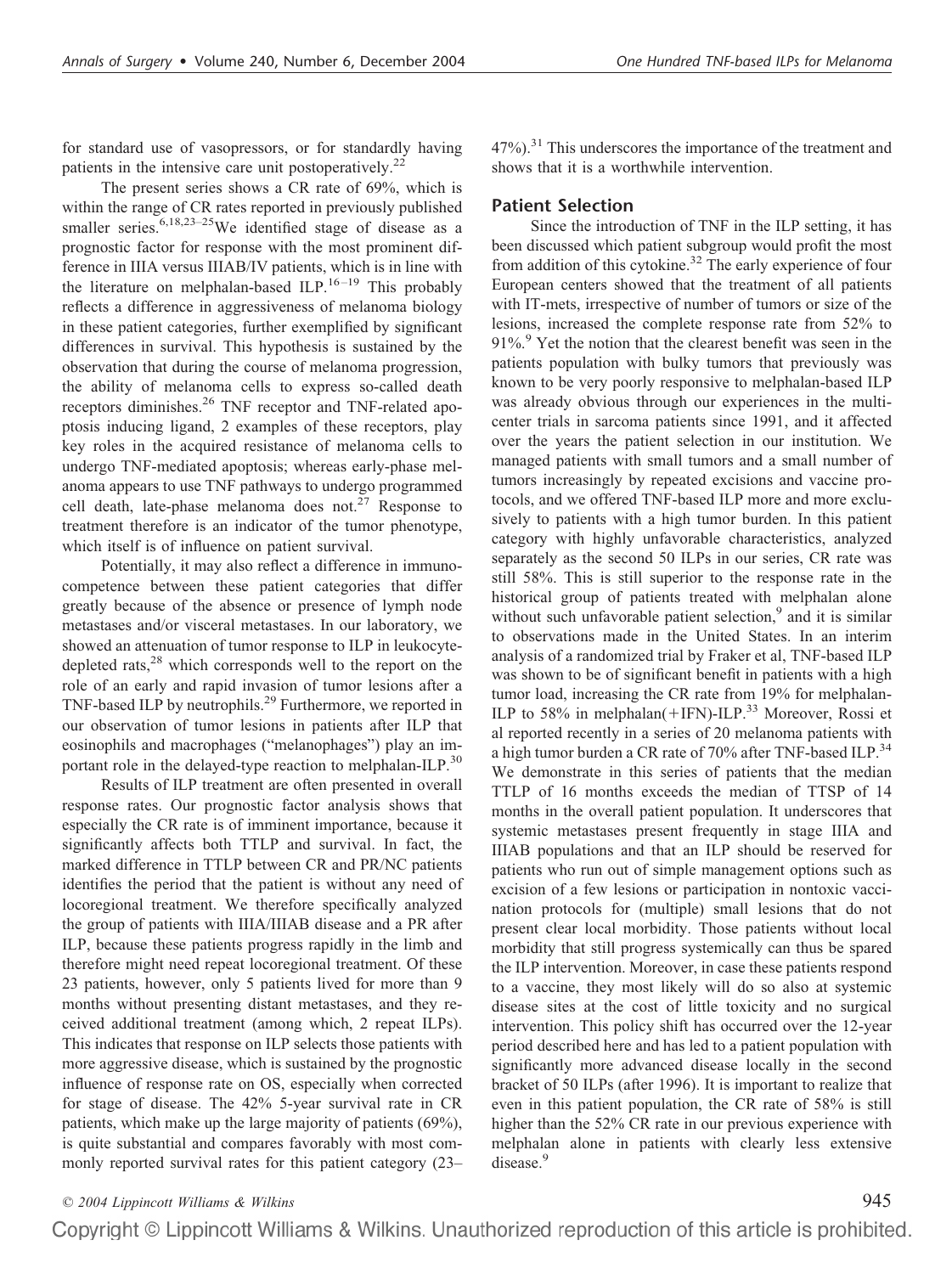A second indication for melphalan-ILP is failure after previous ILP-therapy.35 In our recent study, 26 ILPs were performed for recurrences in the limb after previous ILP treatment (13 ILPs after prior ILP elsewhere, 13 repeat melphalan-ILPs in our institution). The overall response rate of repeat ILP was 96% (CR 73%, PR 23%, NC 3%). This did not differ from the primary ILPs in our series, and no increased toxicity was observed, as opposed to previous reports on the outcome of repeat melphalan-based ILP.<sup>36</sup> This observation underscores the efficacy of a TNF-based ILP in the repeat-ILP setting and thereby its indication.

#### **Toxicity**

Local toxicity after TNF-based ILP in our series was moderate to severe (grade III-IV) in 31 ILPs (31%), which compares with reported percentages in TNF or melphalanbased ILP. $37$  A reintervention by amputation or fasciotomy occurred in only two patients. Local toxicity is reported to be directly correlated with the incidence of long-term morbidity (tissue fibrosis, muscle atrophy, and limb malfunction). $38$  In our patient population, however, the rate of limb function loss was markedly low, even in the 27 patients older than 75 years and in the 26 patients with multiple ILP treatments.

Systemic toxicity is directly correlated with leakage of the chemotherapeutics to the systemic circulation.<sup>8,22,39,40</sup> In the present situation of leakage-free ILPs, the systemic toxicity is mostly limited to fever in the first 24 hours postoperatively, which can be easily avoided by the immediate postoperative application of indomethacin and/or paracetamol. Furthermore, patients commonly show a period of 6 to 10 hours of slightly elevated circulation due to a drop in peripheral resistance, which is compensated by a mild tachycardia and a small drop in blood pressure, easily managed by a generous intravenous fluid infusion policy, and does not require the standard use of vasopressors. The feared systemic adverse reaction to TNF—a systemic inflammatory response syndrome with a major drop in blood pressure that requires the administration of vasopressors—was not observed in any of our patients. Only in two patients, both with substantial leakage during the ILP, did the blood pressure drop lead to the administration of vasopressors at a mild dose of 3 to 6  $\mu$ g/kg for a maximum duration of 36 hours. The absence of any major toxicity is due to a number of factors: first, adequate leakage control in virtually all patients; second, and this is of crucial importance, we have a policy of ample hydration of the patient during ILP and for the first 12 to 24 hours after ILP. This policy assures that all our patients have adequate diuresis to keep the period of high circulating TNF levels post-ILP as short as possible.22 Eight ILPs in our series had a leakage percentage above 10% (up to 32%), but in only one patient did this lead to a systemic reaction by elevated liver enzymes, elevated urea, and leucopenia, which are all easily managed with normal conservative measures. We do

not use and therefore do not advocate the standard use of Swann-Ganz catheters, vasopressors, or postoperative stay in the intensive care. In our experience, neither systemic nor local toxicity is significantly enhanced in TNF-based ILP compared with melphalan-based ILPs.

In conclusion, our results demonstrate the very high efficacy of TNF-based ILP in melanoma patients both in terms of local control of disease and of survival. Outcome is influenced by stage of disease, reflecting the aggressiveness of the melanoma. Complete response to ILP selects within each stage of disease those patients with relatively favorable characteristics. In our experience, the use of TNF increases the CR rate, especially in patients with a high tumor burden and in those having failed previous therapy. Local and systemic safety profile of the TNF-based ILP is so good that in the expert setting, a TNF-based ILP does not need a standard approach that differs from a melphalan-based ILP. The procedure should be considered in all cases of limb-threatening tumors or in situations where simple surgical procedures to obtain local control fail. Currently, the procedure is the most efficacious one to obtain local control and achieve limb salvage in such conditions.<sup>41</sup>

#### **REFERENCES**

- 1. Eggermont AM. Treatment of melanoma in-transit metastases confined to the limb. *Cancer Surv*. 1996;26:335–349.
- 2. Creech O Jr, Krementz ET, Ryan RF, Winblad JN. Chemotherapy of cancer: regional perfusion utilizing an extracorporeal circuit. *Ann Surg*. 1958;148:616 –32.
- 3. Benckhuijsen C, Kroon BB, van Geel AN, Wieberdink J. Regional perfusion treatment with melphalan for melanoma in a limb: an evaluation of drug kinetics. *Eur J Surg Oncol*. 1988;14:157–163.
- 4. Thompson JF, Gianoutsos MP. Isolated limb perfusion for melanoma: effectiveness and toxicity of cisplatin compared with that of melphalan and other drugs. *World J Surg*. 1992;16:227–233.
- 5. Klaase JM, Kroon BB, Benckhuijsen C, et al. Results of regional isolation perfusion with cytostatics in patients with soft tissue tumors of the extremities. *Cancer*. 1989;64:616 – 621.
- 6. Lienard D, Ewalenko P, Delmotte JJ, et al. High-dose recombinant tumor necrosis factor alpha in combination with interferon gamma and melphalan in isolation perfusion of the limbs for melanoma and sarcoma. *J Clin Oncol*. 1992;10:52– 60.
- 7. Eggermont AM, Schraffordt Koops H, Lienard D, et al. Isolated limb perfusion with high-dose tumor necrosis factor-alpha in combination with interferon-gamma and melphalan for nonresectable extremity soft tissue sarcomas: a multicenter trial. *J Clin Oncol*. 1996;14:2653–2665.
- 8. Eggermont AM, Schraffordt Koops H, Klausner JM, et al. Isolated limb perfusion with tumor necrosis factor and melphalan for limb salvage in 186 patients with locally advanced soft tissue extremity sarcomas. The cumulative multicenter European experience. *Ann Surg*. 1996;224:756 – 765.
- 9. Lejeune F, Lienard D, Eggermont A, et al. Rationale for using TNF alpha and chemotherapy in regional therapy of melanoma. *J Cell Biochem*. 1994;56:52– 61.
- 10. de Wilt JH, ten Hagen TL, de Boeck G, et al. Tumor necrosis factor alpha increases melphalan concentration in tumor tissue after isolated limb perfusion. *Br J Cancer*. 2000;82:1000 –1003.
- 11. Smith J. Histopathology and Biological Behavior of Melanoma, Neoplasms of the Skin and Malignant Melanomas. Chicago: Year Book Medical Publishers; 1976.
- 12. Klaase JM, Kroon BB, van Geel AN, et al. Systemic leakage during isolated limb perfusion for melanoma. *Br J Surg*. 1993;80:1124 –1126.

## 946 *© 2004 Lippincott Williams & Wilkins*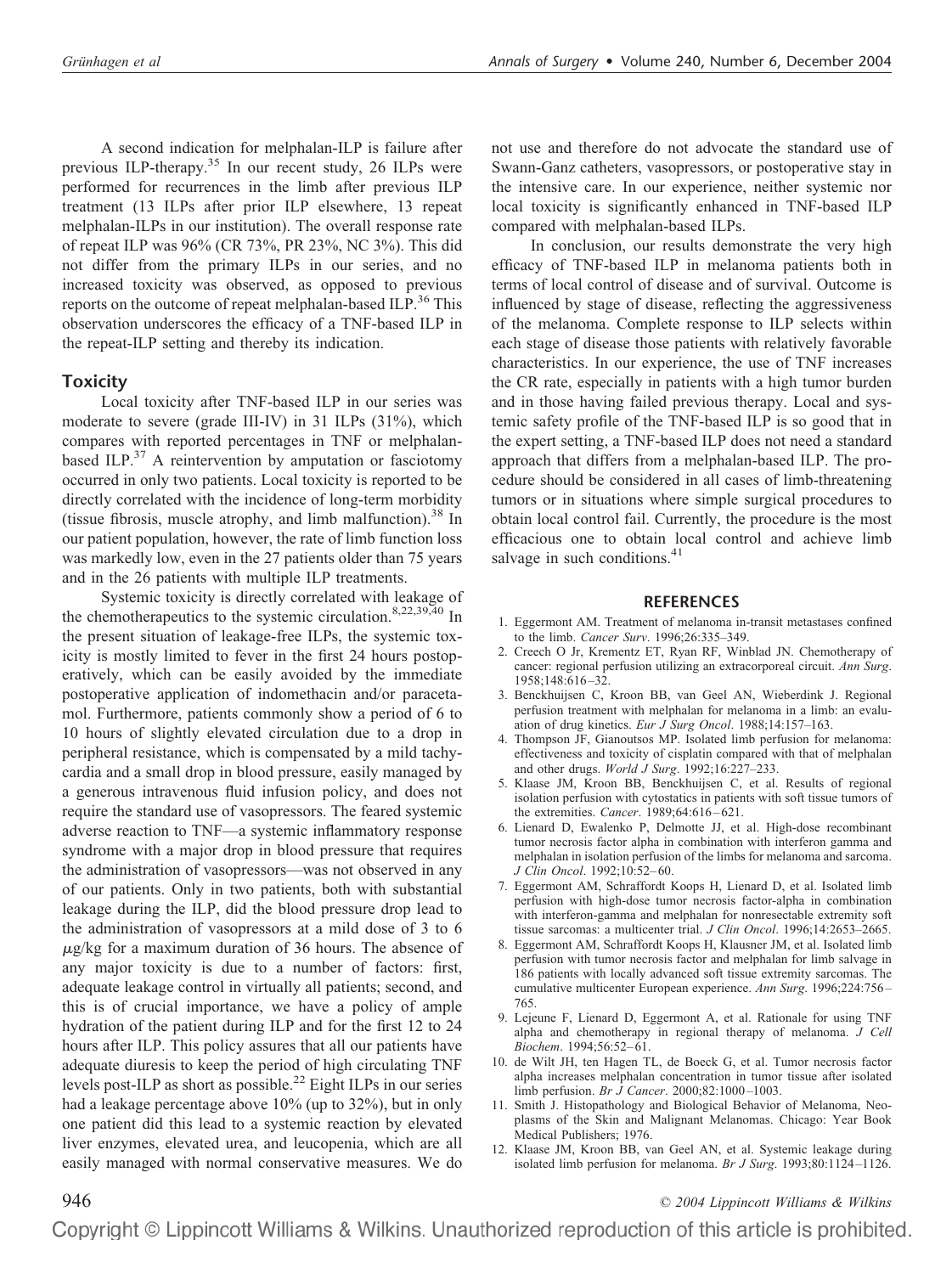- 13. Wieberdink J, Benckhuysen C, Braat RP, et al. Dosimetry in isolation perfusion of the limbs by assessment of perfused tissue volume and grading of toxic tissue reactions. *Eur J Cancer Clin Oncol*. 1982;18: 905–910.
- 14. WHO. WHO Handbook for Reporting Results of Cancer Treatment. Geneva: World Health Organisation; 1979.
- 15. Kaplan E, Meier P. Nonparametric estimation from incomplete observations. *J Am Stat Assoc*. 1958;53:457– 481.
- 16. Di Filippo F, Calabro A, Giannarelli D, et al. Prognostic variables in recurrent limb melanoma treated with hyperthermic antiblastic perfusion. *Cancer*. 1989;63:2551–2561.
- 17. Klaase JM, Kroon BB, van Geel AN, et al. Prognostic factors for tumor response and limb recurrence-free interval in patients with advanced melanoma of the limbs treated with regional isolated perfusion with melphalan. *Surgery*. 1994;115:39 – 45.
- 18. Lienard D, Eggermont AM, Koops HS, et al. Isolated limb perfusion with tumor necrosis factor-alpha and melphalan with or without interferon-gamma for the treatment of in-transit melanoma metastases: a multicentre randomized phase II study. *Melanoma Res*. 1999;9:491–502.
- 19. Vrouenraets BC, Hart GA, Eggermont AM, et al. Relation between limb toxicity and treatment outcomes after isolated limb perfusion for recurrent melanoma. *J Am Coll Surg*. 1999;188:522–530.
- 20. Zogakis TG, Bartlett DL, Libutti SK, et al. Factors affecting survival after complete response to isolated limb perfusion in patients with in-transit melanoma. *Ann Surg Oncol*. 2001;8:771–778.
- 21. Noorda EM, Vrouenraets BC, Nieweg OE, et al. Prognostic factors for survival after isolated limb perfusion for malignant melanoma. *Eur J Surg Oncol*. 2003;29:916 –921.
- 22. Stam TC, Swaak AJ, de Vries MR, et al. Systemic toxicity and cytokine/ acute phase protein levels in patients after isolated limb perfusion with tumor necrosis factor-alpha complicated by high leakage. *Ann Surg Oncol*. 2000;7:268 –275.
- 23. Lejeune FJ, Lienard D, Leyvraz S, Mirimanoff RO. Regional therapy of melanoma. *Eur J Cancer*. 1993;29A:606 – 612.
- 24. Vaglini M, Belli F, Ammatuna M, et al. Treatment of primary or relapsing limb cancer by isolation perfusion with high-dose alpha-tumor necrosis factor, gamma-interferon, and melphalan. *Cancer*. 1994;73: 483– 492.
- 25. Fraker DL, Alexander HR, Andrich M, Rosenberg SA. Treatment of patients with melanoma of the extremity using hyperthermic isolated limb perfusion with melphalan, tumor necrosis factor, and interferon gamma: results of a tumor necrosis factor dose-escalation study. *J Clin Oncol*. 1996;14:479 – 489.
- 26. Soengas MS, Capodieci P, Polsky D, et al. Inactivation of the apoptosis effector Apaf-1 in malignant melanoma. *Nature*. 2001;409:207–211.
- 27. Ivanov VN, Bhoumik A, Ronai Z. Death receptors and melanoma resistance to apoptosis. *Oncogene*. 2003;22:3152–3161.
- 28. Manusama ER, Nooijen PT, Stavast J, et al. Assessment of the role of neutrophils on the antitumor effect of TNFalpha in an in vivo isolated limb perfusion model in sarcoma-bearing brown Norway rats. *J Surg Res*. 1998;78:169 –175.
- 29. Renard N, Lienard D, Lespagnard L, et al. Early endothelium activation and polymorphonuclear cell invasion precede specific necrosis of human melanoma and sarcoma treated by intravascular high-dose tumor necrosis factor alpha (rTNF alpha). *Int J Cancer*. 1994;57:656 – 663.
- 30. Nooijen PT, Eggermont AM, Schalkwijk L, et al. Complete response of melanoma-in-transit metastasis after isolated limb perfusion with tumor necrosis factor alpha and melphalan without massive tumor necrosis: a clinical and histopathological study of the delayed-type reaction pattern. *Cancer Res*. 1998;58:4880 – 4887.
- 31. Balch CM, Soong SJ, Gershenwald JE, et al. Prognostic factors analysis of 17,600 melanoma patients: validation of the American Joint Committee on Cancer melanoma staging system. *J Clin Oncol*. 2001;19:3622–3634.
- 32. de Wilt JH, Thompson JF. Is there a role for isolated limb perfusion with tumor necrosis factor in patients with melanoma? *Ann Surg Oncol*. 2004;11:119 –121.
- 33. Fraker DL, Alexander HR, Ross M, et al. A phase III trial of isolated limb perfusion for extremity melanoma comparing melphalan alone versus melphalan plus tumor necrosis factor (TNF) plus interferon gamma (IFN). *Ann Surg Oncol*. 2002;9:S8.
- 34. Rossi CR, Foletto M, Mocellin S, et al. Hyperthermic isolated limb perfusion with low-dose tumor necrosis factor-alpha and melphalan for bulky in-transit melanoma metastases. *Ann Surg Oncol*. 2004;11: 173–177.
- 35. Bartlett DL, Ma G, Alexander HR, et al. Isolated limb reperfusion with tumor necrosis factor and melphalan in patients with extremity melanoma after failure of isolated limb perfusion with chemotherapeutics. *Cancer*. 1997;80:2084 –2090.
- 36. Klop WM, Vrouenraets BC, van Geel BN, et al. Repeat isolated limb perfusion with melphalan for recurrent melanoma of the limbs. *J Am Coll Surg*. 1996;182:467– 472.
- 37. Vrouenraets BC, Eggermont AM, Hart AA, et al. Regional toxicity after isolated limb perfusion with melphalan and tumor necrosis factor-alpha versus toxicity after melphalan alone. *Eur J Surg Oncol*. 2001;27: 390 –395.
- 38. Vrouenraets BC, Klaase JM, Kroon BB, et al. Long-term morbidity after regional isolated perfusion with melphalan for melanoma of the limbs. The influence of acute regional toxic reactions. *Arch Surg*. 1995;130:  $43 - 47$
- 39. Swaak AJ, Lienard D, Schraffordt Koops H, et al. Effects of recombinant tumor necrosis factor (rTNF-alpha) in cancer. Observations on the acute phase protein reaction and immunoglobulin synthesis after high dose recombinant TNF-alpha administration in isolated limb perfusions in cancer patients. *Eur J Clin Invest*. 1993;23:812– 818.
- 40. Thom AK, Alexander HR, Andrich MP, et al. Cytokine levels and systemic toxicity in patients undergoing isolated limb perfusion with high-dose tumor necrosis factor, interferon gamma, and melphalan. *J Clin Oncol*. 1995;13:264 –273.
- 41. Eggermont AM, de Wilt JH, ten Hagen TL. Current uses of isolated limb perfusion in the clinic and a model system for new strategies. *Lancet Oncol*. 2003;4:429 – 437.

# **Discussion**

PROF. BOREL RINKES: I have a question on the mechanism. How does  $TNF +$  melphalan act, what mechanism is involved that causes this synergistic antitumor effect?

DR. EGGERMONT: The synergy is based on at least two separate effects, an immediate effect and a late effect. Moreover, the synergy is observed in the treatment of large tumors, tumors that because of their pathophysiology do not respond to chemotherapy alone because of impaired drug uptake, even in the ILP setting. Our laboratory program has really elucidated a number of these crucial data. Originally, it was thought that the eradication of the tumor-associated vasculature by the  $TNF +$  melphalan combination was the main event, as had been demonstrated clearly by the angiograms pre- and post-ILP in patients. However, it was only in the laboratory that we were able to show that the early and immediate event may be even more important. The immediate effect of TNF on the tumor is a change in the pathophysiology of the perfusion of the tumor. The TNF opens up nonfunctional vessels, and this vasodilation diminishes the shunting of blood flow around the tumor and enhances the blood flow through the tumor and slows it down. This leads to a much more homogenous perfusion of the tumor and enhances thereby drug uptake 5- to 6-fold, as we have demonstrated. This is an enormous difference, and such an intensification of drug concentrations in the tumor can never

*© 2004 Lippincott Williams & Wilkins* 947